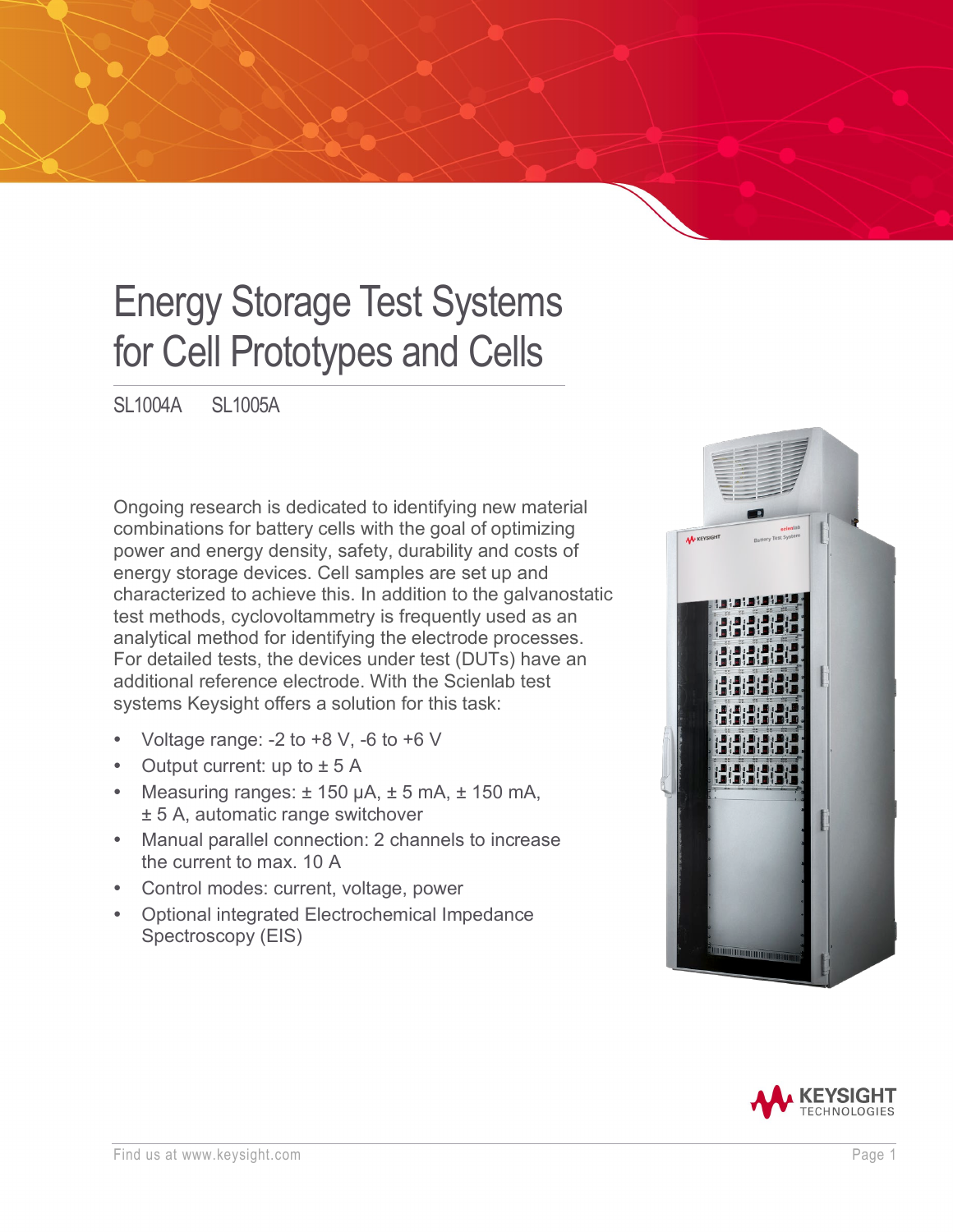#### Applications

- Characterization, selection and optimization of cell chemistry and material in research & development, production, and for quality assurance purposes
- Simultaneous characterization of up to several hundred cell specimens e.g. round cells, button cells, and laboratory cells with reference electrode
- Identification of the electrode processes: galvanostatic and potentiostatic test methods, and cyclovoltammetry, etc.
- Determination of capacity, energy, power, voltage, internal resistance, and efficiency

#### Key Benefits

- Connection for one reference electrode and for one temperature sensor in each test channel
- Control based on all 3 voltages: anode/cathode, cathode/reference electrode, and anode/reference electrode
- Suitable for high-voltage materials up to 8 V
- Measuring accuracy of up to 0.03 μA
- Intuitive ESD testing and control software for reproducible, precise and reliable measurement results
- Integrated evaluation of the cyclovoltammetry in ESD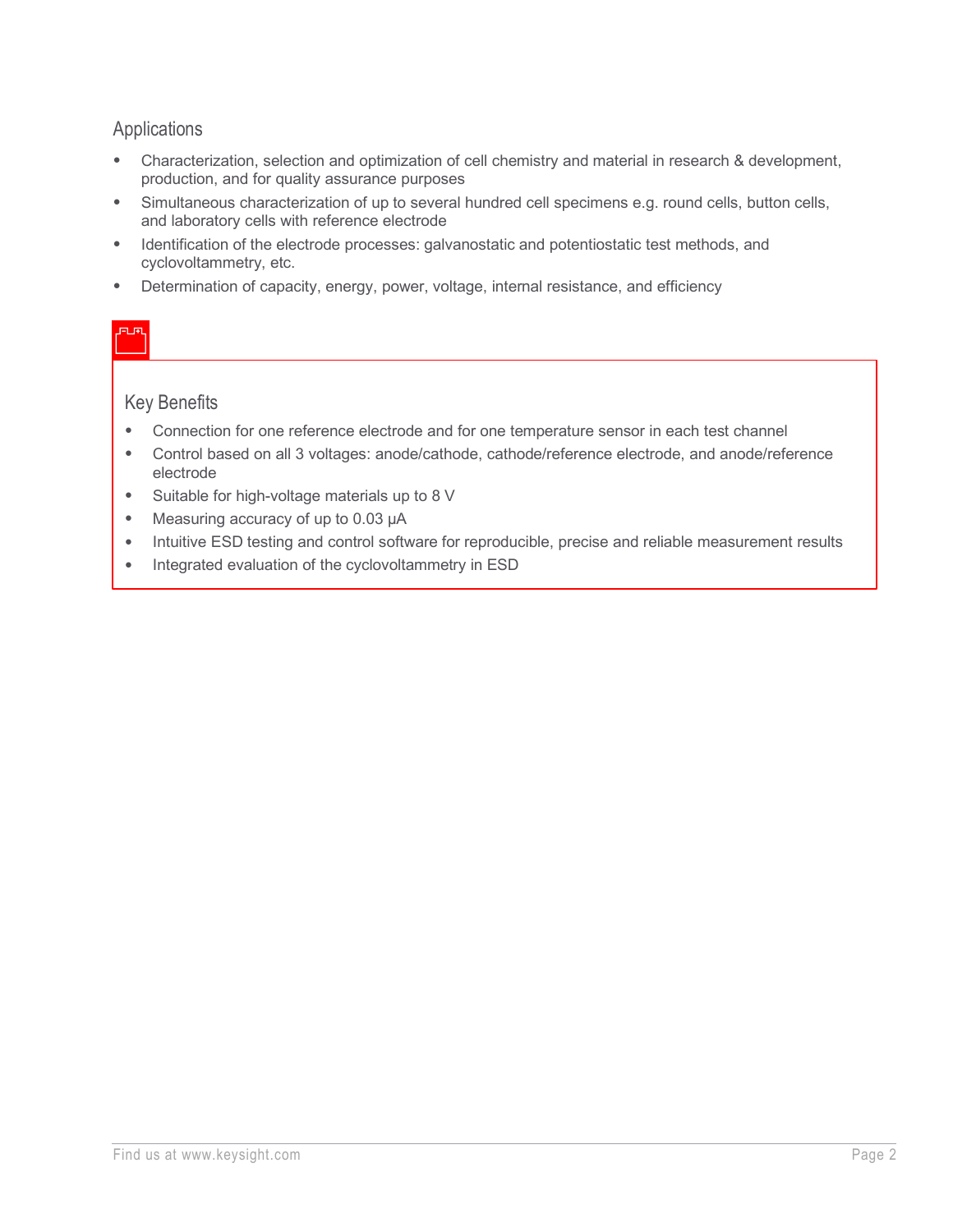#### **Maximum measuring precision**

Successful characterization of cell prototypes demands precise control and measuring technology. Keysight's Scienlab systems therefore offer voltage measuring accuracy of < 1 mV and current measuring accuracy of up to 0.03 μA.

#### **Integration of the reference electrode**

When analyzing electrode processes, it is not only important to precisely record the potential of the reference electrode compared to the anode and cathode potentials, but also to actively integrate the electrode during the measuring phase. Keysight's Scienlab systems permit selection of anode/cathode, cathode/reference electrode or anode/reference electrode as the actual voltage measurement value for every control mode as well as active control of the reference electrode potential, e.g. during cyclovoltammetry.

#### **Compact and flexible design**

Each draw-out power stage unit has 2 test channels, which enables up to 12 channels to be integrated in a 19" rack. This makes for an extremely compact system. The modular design based on draw-out units also enables customer-specific solutions with any number of channels, for fast and cost-efficient adaptation to future test requirements. Each channel works autonomously.

#### **Ergonomic DUT adaptation**

Testing multiple cells demands a large number of channels and therefore extensive wiring. Keysight offers compatible adapters for various cell types and convenient connection of DUTs with no disruptive cable routing. The load and measurement outputs for each channel are easily accessible on the front plate (Anderson connector) and alternatively via a bundled cable harness. The latter is fed through the base for convenient routing into a climate chamber.



Load-independent voltage and resulting current over time



Electrode current plotted against cell voltage